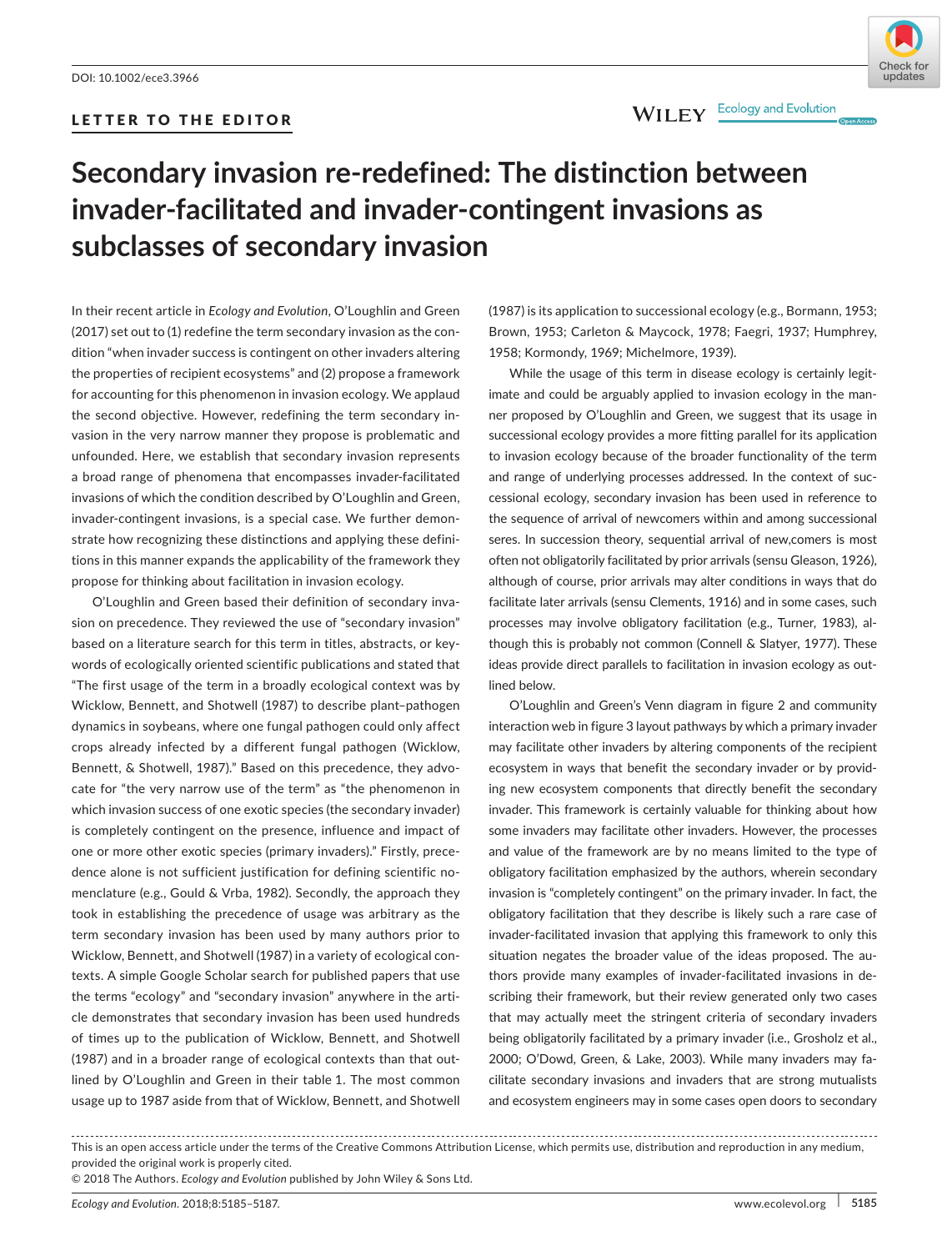**5186 A A I I EV ECOLE EXECUTER TO THE EDITOR** 

invaders that were otherwise so tightly closed as to preclude entry (e.g., Grosholz et al., 2000; O'Dowd et al., 2003), the bulk of the cases of invader-facilitated invasions are arguably examples of primary invaders (or even concurrent or later invaders) facilitating other invaders that were not excluded from the system (e.g., Flory & Bauer, 2014; see also examples in Kuebbing & Nuñez, 2015; O'Loughlin & Green, 2017; Simberloff, 2006; Simberloff & Von Holle, 1999; White, Wilson, & Clarke, 2006). A general finding from invasion ecology is that most communities are open to invasion (Callaway & Maron, 2006), and there are surprisingly few examples of invaders that are physiologically capable of establishing in a system but are otherwise completely excluded (Mack, 1996).

The fact that obligatory facilitation may be rare is no reason to ignore it, and we agree that highlighting this process may inspire further study that unveils additional interesting and informative examples. However, co-opting a generic term that explains a range of processes for the purpose of explaining one special case of that broader set of processes is counterproductive. Invader-contingent invasions are a special case of invader-facilitated invasions. Accordingly, the framework proposed by O'Loughlin and Green is a valuable one if it is applied to account for invader-facilitated invasions as the more general case where invaders facilitate other invaders that are not otherwise excluded from the system, and it treats invader-contingent invasions as a special case of the latter. Hence, we suggest that the terms invader-facilitated invasion and invader-contingent invasion be adopted to describe these cases of secondary invasion.

The term secondary invasion has been applied very broadly in ecology to refer to sequential invasion events in successional ecology (e.g., Bormann, 1953; Brown, 1953; Carleton & Maycock, 1978; Faegri, 1937; Kormondy, 1969), evolutionary and paleoecology ecology (e.g., Coulson, Marshall, Pepin, & Carr, 2006; Pramuk, Robertson, Sites, & Noonan, 2008; Vanzolini, 1968), and invasion ecology (e.g., Albaina et al., 2016; Baldwin, Carpenter, Rury, & Woodward, 2012; Dietz & Edwards, 2006; Pearson, Ortega, Runyon, & Butler, 2016; Root, 1964). Its use in disease ecology (e.g., Wicklow, Bennett, & Shotwell, 1987) represents a special case of these broader classes of secondary invasion. We suggest that narrowly defining such a generic term is unwarranted. Many biotic and abiotic factors may influence the sequence of invasion events and allowing for this diverse range of processes is fundamental to their study. Recognizing these broader applications of this term can be readily accounted for by identifying the specific types of secondary invasion being studied, such as invader-contingent secondary invasion.

## **FUNDING INFORMATION**

This work was supported by funding from the Rocky Mountain Research Station, USDA Forest Service.

### **CONFLICT OF INTEREST**

None declared.

## **AUTHOR CONTRIBUTIONS**

DP developed the initial draft. YK, JR, and JB critically contributed to the draft. All authors gave final approval for publication.

## **ORCID**

*Dean E. Pearso[n](http://orcid.org/0000-0001-7623-2498)* <http://orcid.org/0000-0001-7623-2498>

## **Keywords**

biological invasion, reinvasion, secondary invasion, weed management, weed treadmill

Dean F. Pearson<sup>1,[2](http://orcid.org/0000-0001-7623-2498)</sup> <sup>(D</sup>

Yvette K. Ortega<sup>1</sup>

Justin Runyon<sup>3</sup>

Jack L. Butler4

1 *Rocky Mountain Research Station, USDA Forest Service, Missoula, MT, USA*

2 *Division of Biological Sciences, University of Montana, Missoula, MT, USA*

3 *Rocky Mountain Research Station, USDA Forest Service, Bozeman, MT, USA*

4 *Rocky Mountain Research Station, USDA Forest Service, Rapid City, SD, USA*

### **Correspondence**

*Dean E. Pearson, Rocky Mountain Research Station, USDA Forest Service, Missoula, MT, USA. Email: [dpearson@fs.fed.us](mailto:dpearson@fs.fed.us)*

#### **REFERENCES**

- Albaina, A., Uriarte, I., Aguirre, M., Abad, D., Iriarte, A., Villate, F., & Estonba, A. (2016). Insights on the origin of invasive copepods colonizing Basque estuaries; a DNA barcoding approach. *Marine Biodiversity Records*, *9*, 51.<https://doi.org/10.1186/s41200-016-0045-2>
- Baldwin, B. S., Carpenter, M., Rury, K., & Woodward, E. (2012). Low dissolved ions may limit secondary invasion of inland waters by exotic round gobies and dreissenid mussels in North America. *Biological Invasions*, *14*, 1157–1175. [https://doi.org/10.1007/](https://doi.org/10.1007/s10530-011-0146-0) [s10530-011-0146-0](https://doi.org/10.1007/s10530-011-0146-0)
- Bormann, F. H. (1953). Factors determining the role of loblolly pine and sweetgum in early old-field succession in the Piedmont of North Carolina. *Ecological Monographs*, *23*, 339–358.<https://doi.org/10.2307/1948624>
- Brown, D. M. (1953). Conifer transplants to a grassy bald on Roan Mountain. *Ecology*, *34*, 614–617.<https://doi.org/10.2307/1929732>
- Callaway, R. M., & Maron, J. L. (2006). What have exotic plant invasions taught us over the past 20 years? *Trends in Ecology & Evolution*, *21*, 369–374.<https://doi.org/10.1016/j.tree.2006.04.008>
- Carleton, T. J., & Maycock, P. F. (1978). Dynamics of the boreal forest south of James Bay. *Canadian Journal of Botany*, *56*(9), 1157–1173. <https://doi.org/10.1139/b78-130>
- Clements, F. E. (1916). *Plant succession: An analysis of the development of vegetation (No. 242)*. Washington, DC: Carnegie Institution of Washington.<https://doi.org/10.5962/bhl.title.56234>
- Connell, J. H., & Slatyer, R. O. (1977). Mechanisms of succession in natural communities and their role in community stability and